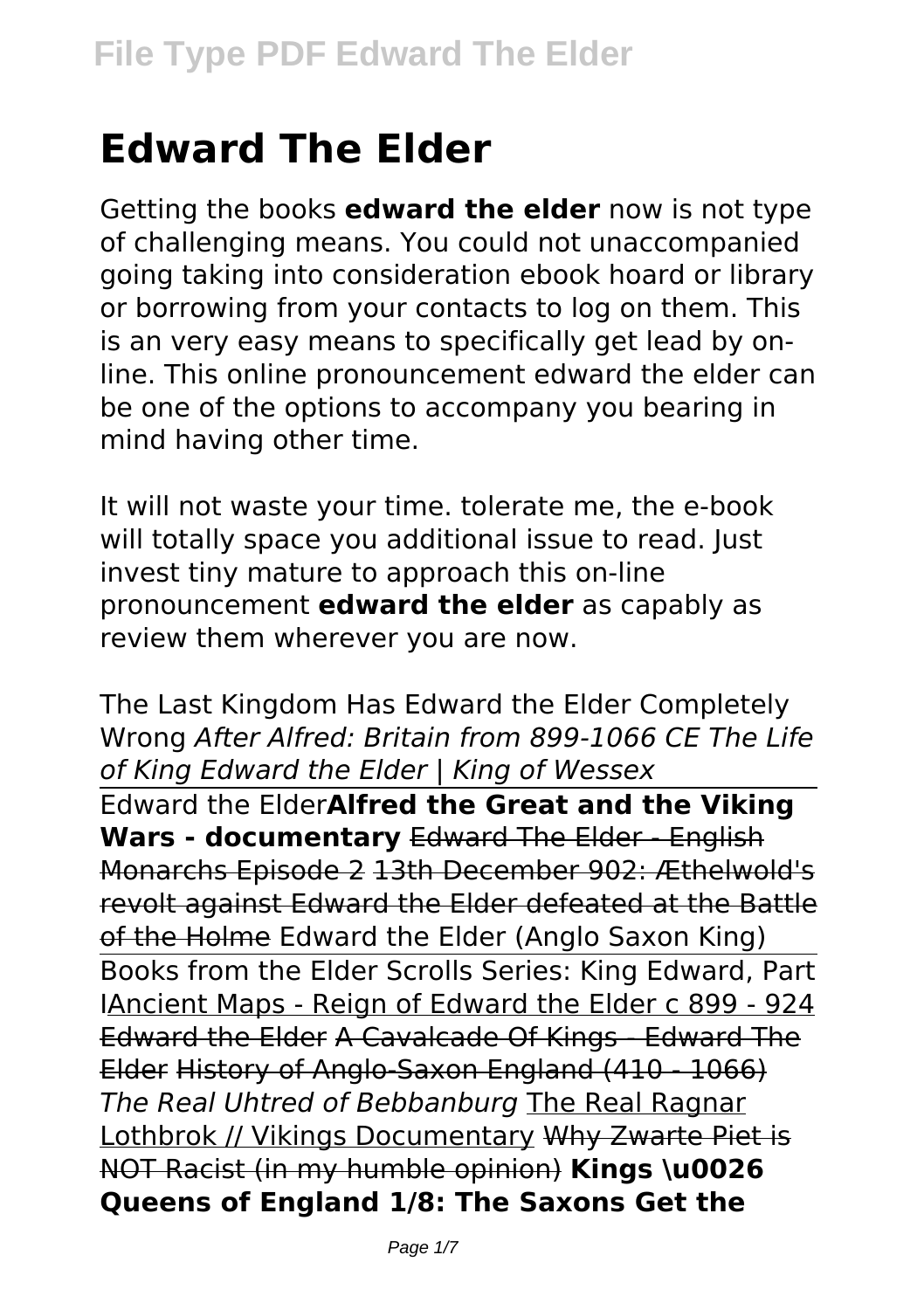**Savagery Started** *In Search of Ethelred the Unready - In Search of the Dark Ages 2nd April 1981* **King Edward the Martyr | King of England | Reign 975-978** History of England - Documentary The Vibrant Sun King of France | Louis XIV | Real Royalty The Life of Alfred the Great*Æthelstan: The First King of the English* Elder Edward Dube: 3 Principles for Success English Monarchs Part 1, 849AD - 978AD House of Wessex The True History Of King Harold | The Last Anglo-Saxon King | Real Royalty Author Spotlight: Kealan Patrick Burke!Ortega Guitars Artist's - Aaron Edward \u0026 Joseph Lyle - \"The Book\" - Fingerstyle Acoustic Guitar Books from the Elder Scroll Series: King Edward, Part IX **Before There Was An England: The History of Wessex in the 9th Century** Edward The Elder Edward the Elder (c. 874 – 17 July 924) was King of the Anglo-Saxons from 899 until his death. He was the elder son of Alfred the Great and his wife Ealhswith . When Edward succeeded to the throne, he had to defeat a challenge from his cousin Æthelwold , who had a strong claim to the throne as the son of Alfred's elder brother and predecessor, Æthelred .

#### Edward the Elder - Wikipedia

Edward, byname Edward the Elder, (died July 17, 924, Farndon on Dee, Eng.), Anglo-Saxon king in England, the son of Alfred the Great. As ruler of the West Saxons, or Wessex, from 899 to 924, Edward extended his authority over almost all of England by conquering areas that previously had been held by Danish invaders.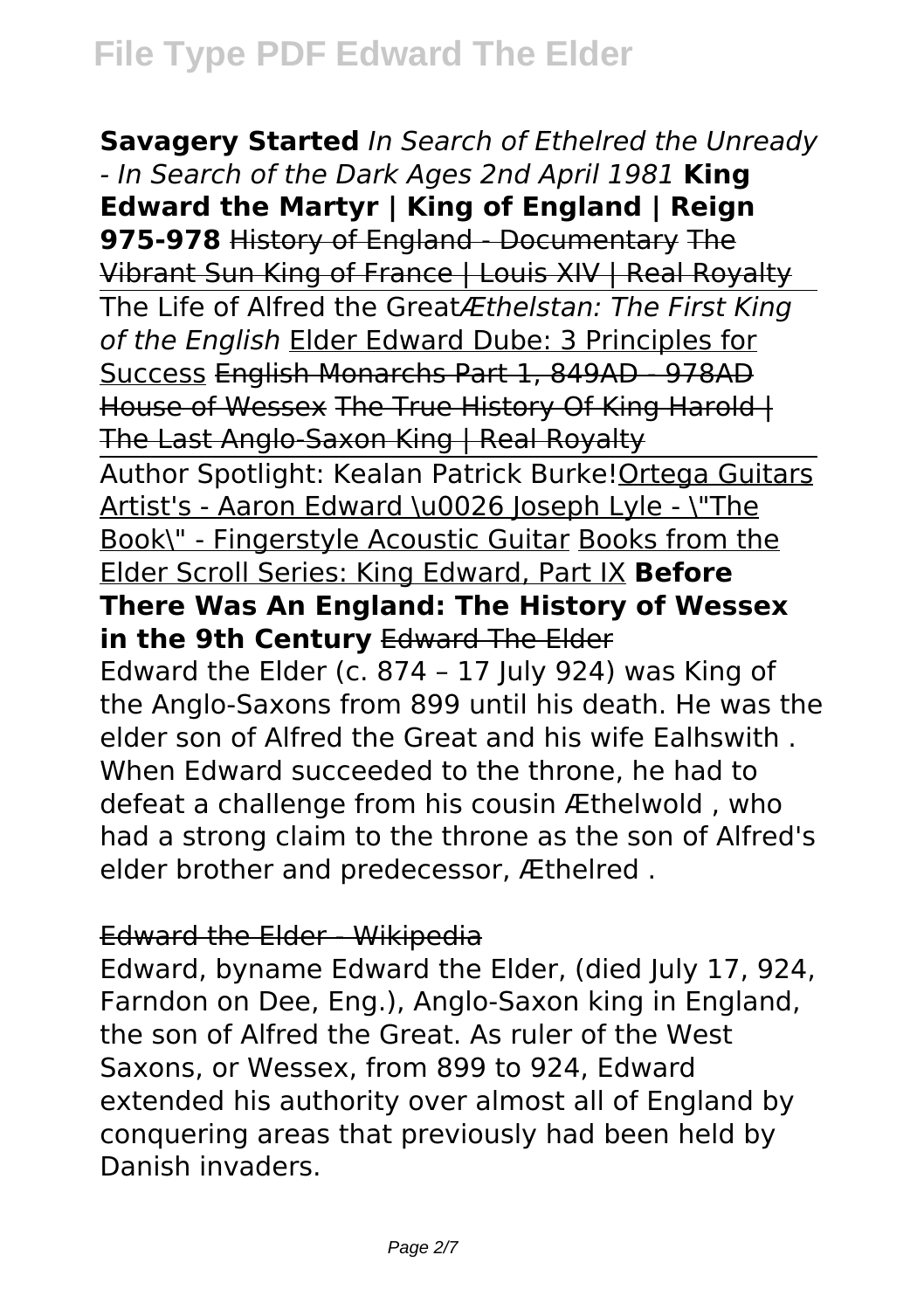### Edward | Anglo-Saxon king | Britannica

Edward the Elder (c. 874-877-17 July 924) was a West Saxon nobleman. He was the King of Wessex but assumed the title King of the Anglo-Saxons. He was king from 899 until his death in 924.

### Edward the Elder - Simple English Wikipedia, the free ...

Edward the Elder Edward was the son of Alfred the Great , born to Alfred and his queen Ealhswith of Mercia around AD 874. His moniker 'the Elder' does not come from the fact that he was Alfred's eldest son and heir, but was used by historians to distinguish him from the later King Edward the Martyr.

### Edward the Elder, King of the Anglo-Saxons | Life and Reign

Edward the Elder 899-924. During the reign of his father Alfred the Great, Edward the Elder had taken an active role in his campaigns against the Vikings. On the great Alfred's death the succession was disputed between Edward or Eadweard and Ethelwald, the son of Alfred's elder brother Ethelred I . The Witan elected Edward as King.

### English Monarchs - Edward the Elder.

Edward 'The Elder' (r. 899-924) The kings of Strathclyde and the Scots submitted to Edward in 921. By military success and patient planning, Edward spread English influence and control.

Edward 'The Elder' (r. 899-924) | The Royal Family Edward's eponym the Elder was first used in the 10th century, in Wulfstan's Life of St Æthelwold, to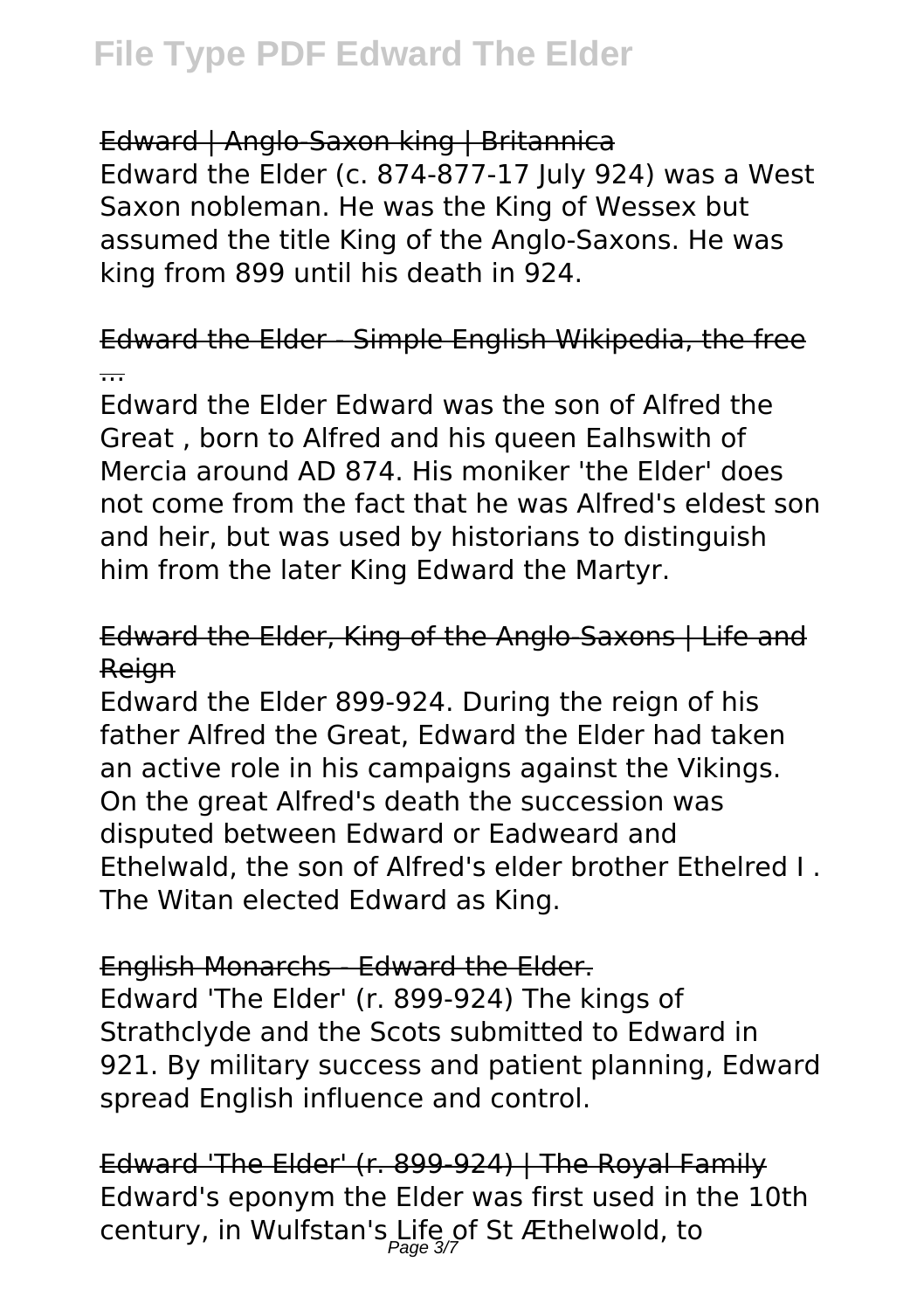### **File Type PDF Edward The Elder**

distinguish him from the later King Edward the Martyr. Family Edward had four siblings, including Ethelfleda, Queen of the Mercians and Ælfthryth, Countess of Flanders.

Edward I "the Elder", king of The Anglo-Saxons Edward the Elder was born around 874 and died on 17th July 924. He was the eldest son of King Alfred the Great and Ealhswith of Mercia. Throughout his childhood England was subject to Viking attacks and Edward's education included lessons on swordmanship and other warrior tactics. By the age of 19 he was leading forces into battle.

### King Edward the Elder 874 - 924 Family Tree - Trees of Blue

Find a Grave, database and images (https://www.findagrave.com: accessed ), memorial page for Edward the Elder (874–17 Jul 924), Find a Grave Memorial no. 22392, citing Hyde Abbey, Winchester, City of Winchester, Hampshire, England ; Maintained by Find A Grave .

Edward the Elder (874-924) - Find A Grave Memorial Biography. Ælfflæd was the daughter of an ealdorman Æthelhelm, probably ealdorman Æthelhelm of Wiltshire who died in 897. Although genealogist David H. Kelley and historian Pauline Stafford have identified him as Æthelhelm, a son of Edward's uncle, King Æthelred of Wessex, this relationship is highly unlikely.Other historians have rejected the idea, arguing that it does not appear to ...

Ælfflæd (wife of Edward the Elder) - Wikipedia Page 4/7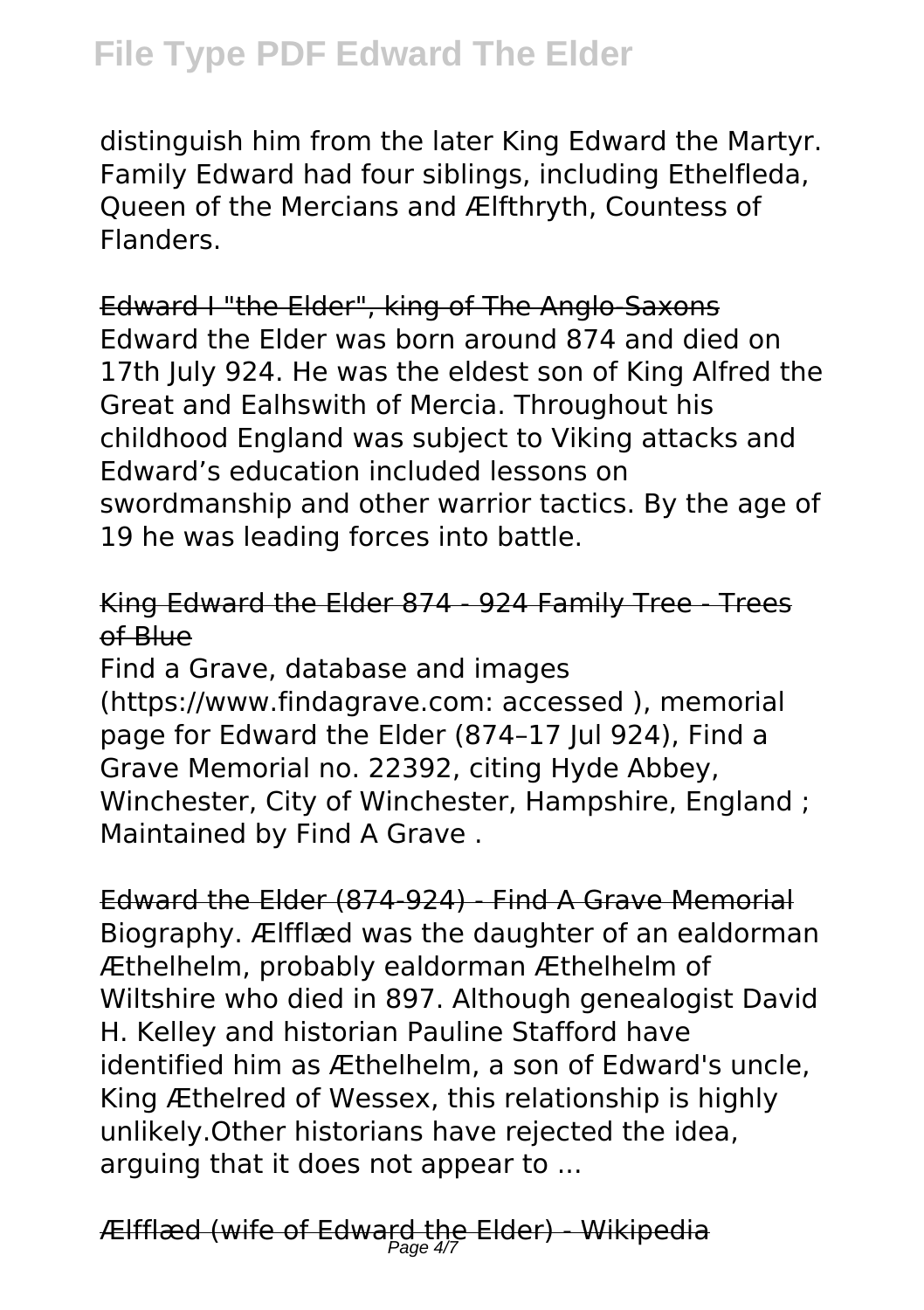### **File Type PDF Edward The Elder**

Edward the Elder (Old English Eadweard cyning; c. 874–877 – 17 July 924) was an English king. He became king in 899 upon the death of his father, Alfred the Great. His court was at Winchester, previously the capital of Wessex.

Edward the Elder | Military Wiki | Fandom On the death of his father, Edward the Elder, in 924, Athelstan was elected king of Wessex and Mercia, where he had been brought up by his aunt, Aethelflaed, Lady of the Mercians. Crowned king of the whole country at Kingston on Sept. 4, 925, he proceeded to establish boundaries and rule firmly.

### Athelstan | king of England | Britannica

Edward the Elder was the King of Wessex from 899 until his death in 924. Known for his patience and military strategies, he was able to unite Wessex and Mercia by taking over southeast England and the Midlands. His sister Ethelflaeda played a pivotal role in helping him in his endeavours.

### Edward the Elder Biography - Facts, Childhood, Family  $Lif$ e  $-$

The son of Alfred the Great, Edward the Elder was an Anglo-Saxon king of England. As ruler of the West Saxons, or Wessex, from 899 to 924, he recaptured a large part of central England that had been taken by Danish invaders.

### Edward the Elder - Students | Britannica Kids | Homework Help

Key facts about King Edward The Elder who was born c.871, reigned (899 - 924) including biography,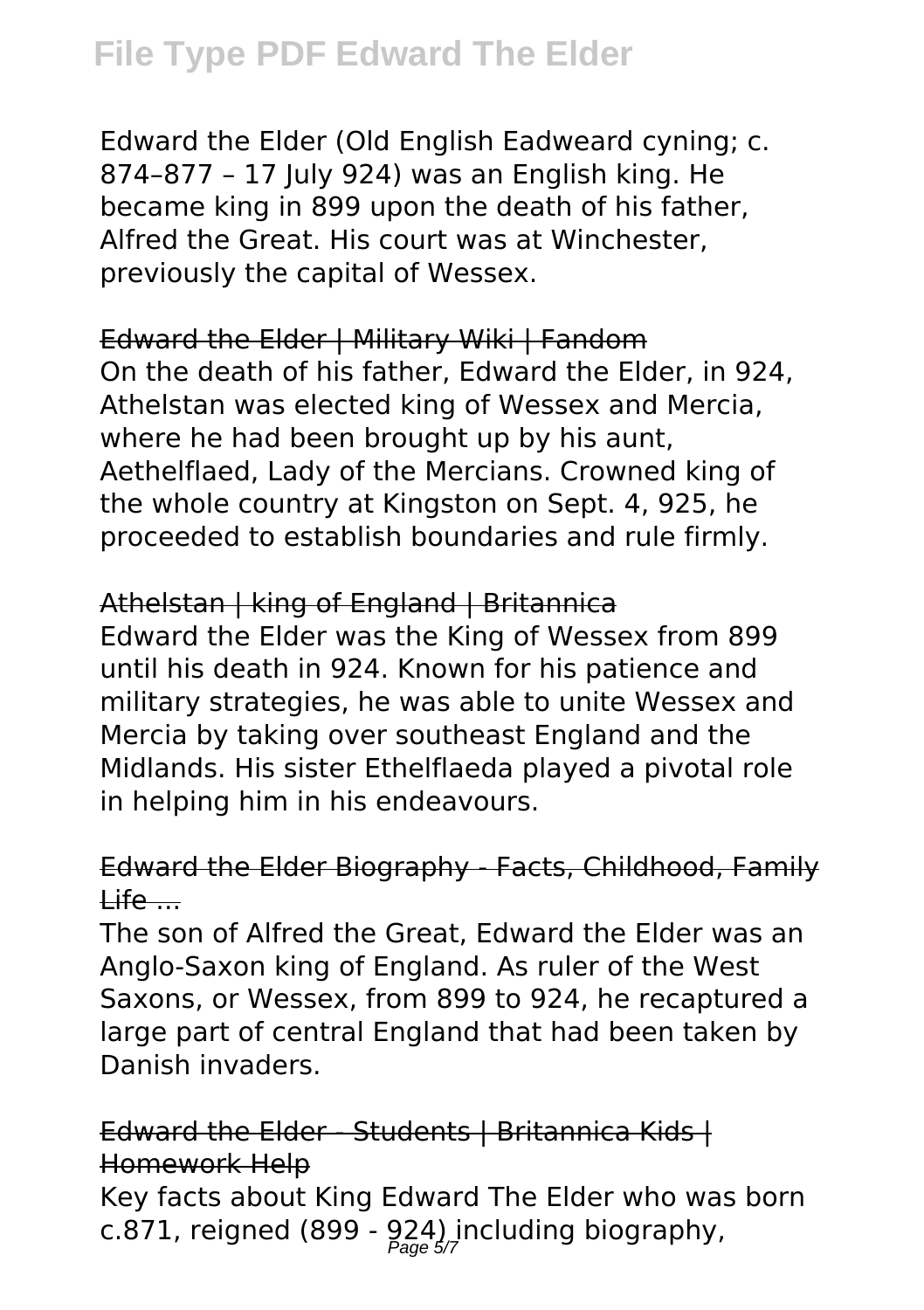historical timeline and links to the British royal family tree.

### King Edward The Elder | Britroyals

Edward the Elder, king of the Anglo-Saxons between c.899-924, succeeded to the throne following the death of his father Alfred the Great. It was therefore Edward's destiny to follow in the wake of the most famous Anglo-Saxon king of them all.

### Edward the Elder: King of the Anglo-Saxons, Forgotten  $S<sub>on</sub>$ ...

Edward the Elder, son and successor of King Alfred, was one of the greatest architects of the English state and yet is one of the most neglected kings of English history. During his 24-year reign, Edward led a series of successful campaigns against the Vikings and by the time of his death controlled most of southern and midland England, with his influence also felt in Wales and the north.

### Edward the Elder: Higham, N.J.: 9780415214971: Amazon.com ...

Edward the Elder (Old English: Eadweard cyning) was an English king. He became king in 899 upon the death of his father, Alfred the Great (849-899) . His court was at Winchester , previously the capital of Wessex.

Edward the Elder (c870-924) | Familypedia | Fandom Edward the Elder (c. 874-877 924) was an English king. He became king in 899 upon the death of his father, Alfred the Great. His court was at Winchester, previously the capital of Wessex.